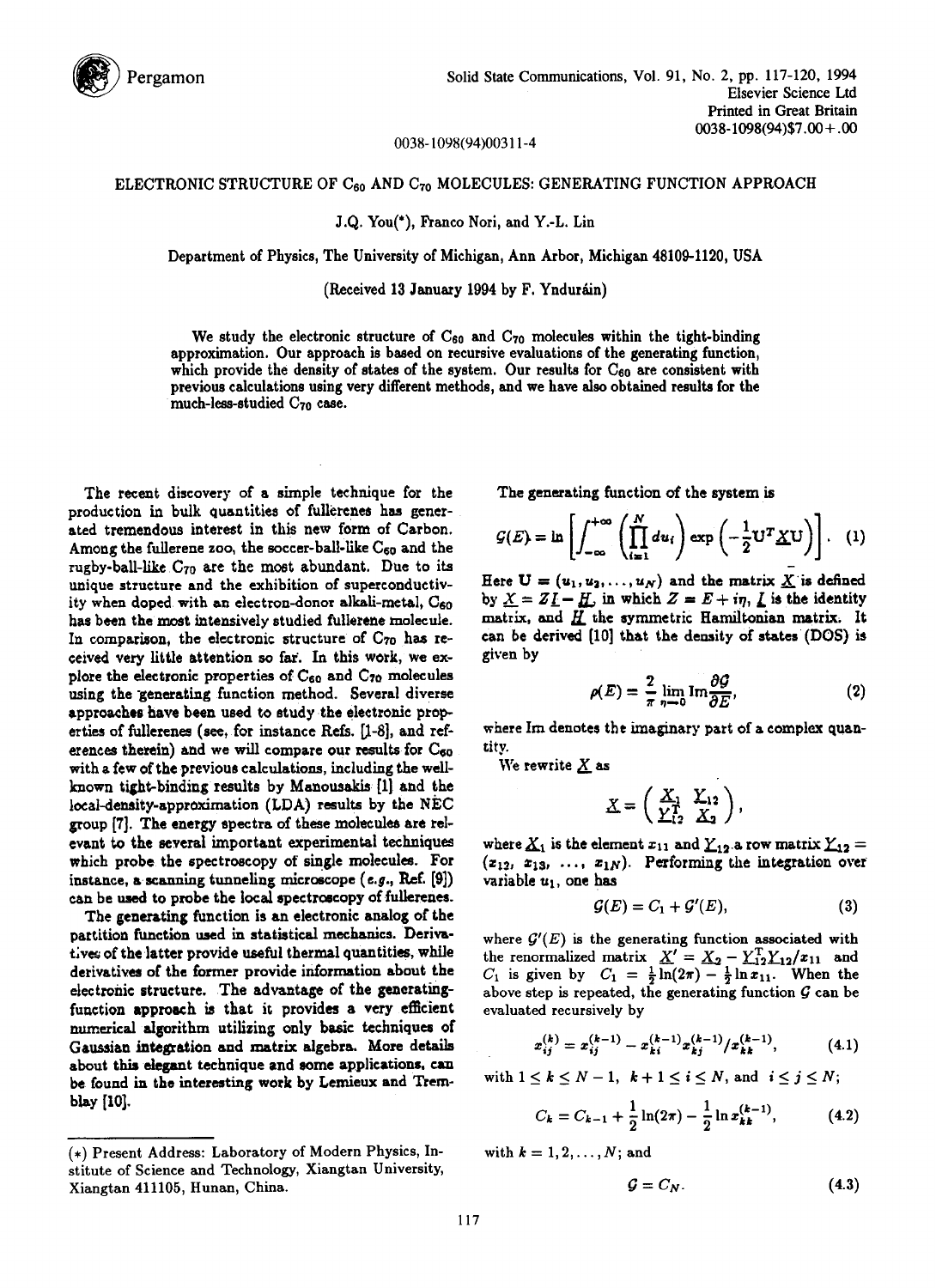Here the initial conditions are  $C_0 = 0$  and  $x_{ij}^{(0)} = x_{ij}$ ,  $1 \leq$  $i \leq N$ ,  $i \leq j \leq N$ .

The Hamiltonian matrix of the system is usually sparse, especially for Hamiltonians with only nearestneighbor interactions. This makes possible a *significant reduction* of computation time. At the kth step, the renormalized matrix  $X^{(k)}$  is given by  $X^{(k)} =$  $X_2^{(k-1)} - \left[ \underline{Y}_{12}^{(k-1)} \right]^{\mathrm{T}} \underline{Y}_{12}^{(k-1)} / x_{kk}^{(k-1)}, \text{ where } \underline{Y}_{12}^{(k-1)}$  $(x_{k,k+1}^{(k-1)}, x_{k,k+2}^{(k-1)}, \ldots, x_{k,N}^{(k-1)})$ . Assume that the position of the last nonzero element in the row matrix  $Y_{12}^{(-1)}$  is  $k + d^{(k-1)}$ . Then, in the matrix  $X^{(k)}$ , only the elements  $x_{i,j}^{(k)}$ ,  $k+1 \leq i,j \leq k+d^{(k-1)}$ , are renormalized, while the remaining elements are not changed. Thus, equation (4.1), with  $1 \leq k \leq N-1$ , is replaced by

$$
x_{ij}^{(k)} = x_{ij}^{(k-1)} - x_{ki}^{(k-1)} x_{kj}^{(k-1)}/x_{kk}^{(k-1)},
$$
 (5.1)

for  $k+1 \leq i \leq k+d^{(k-1)}$ ,  $i \leq j \leq k+d^{(k-1)}$ ; and

$$
x_{ij}^{(k)} = x_{ij}^{(k-1)},
$$
 (5.2)

for  $k+1 \leq i \leq k+d^{(k-1)}$ ,  $k+d^{(k-1)}+1 \leq j \leq N$ ,  $k+d^{(k-1)}+1\leq i\leq N, \text{ and } i\leq j\leq N.$ 

The  $C_{60}$  molecule has twenty hexagons and twelve pentagons [see Fig. l(a)], in which a carbon atom sits at each of the 60 sites. A carbon atom has four valence orbitals 2s,  $2p_x$ ,  $2p_y$ , and  $2p_z$ . In the C<sub>60</sub> molecule, the four atomic orbitals of each carbon atom are labelled, respectively, by 2s,  $2p_{\parallel(1)}$ ,  $2p_{\parallel(2)}$ , and  $2p_{\perp}$ , where the subscript II denotes the directions parallel to the tangential plane at the location of the carbon atom, and  $\perp$  labels the direction perpendicular to the plane. The  $2p_{\perp}$  orbitals of all the carbon atoms are mixed to form molecular orbitals, namely,  $\pi$  states, and they are nearly decoupled from the rest of the orbitals [1]. The tight-binding Hamiltonian for the  $\pi$  states is then given by

$$
H_{\pi} = \sum_{i} |p_{\perp}(i)\rangle \varepsilon \langle p_{\perp}(i)|
$$
  
+ 
$$
\sum_{i,j} |p_{\perp}(i)\rangle t_{\pi}(i,j) \langle p_{\perp}(j)|,
$$
 (6)

where  $|p_{\perp}(i)\rangle$  denotes the  $2p_{\perp}$  atomic orbital of the carbon atom located at site *i*,  $\varepsilon$  is its energy, and  $t_{\pi}(i,j)$ is the hopping integral between sites  $i$  and  $j$ . It has been established that the  $C_{60}$  molecule has two different bond lengths,  $1.46\text{\AA}$  and  $1.40\text{\AA}$ ; one is associated with the edges of the pentagons in the  $C_{60}$  molecule and the other with the edges of the hexagons that are not shared by the pentagons. In the literature, these two kinds of bonds are called single and double bonds, respectively. Here, we only consider nearest-neighbor interactions in Eq. (6) and assign the hopping integrals associated with the single and double bonds to be  $t_{\pi}^{(1)}$  and  $t_{\pi}^{(2)}$ , respectively.

The other three atomic orbitals 2s,  $2p_{\parallel(1)}$ , and  $2p_{\parallel(2)}$ are mixed to form  $\sigma$  bonding and antibonding states of the C<sub>60</sub> molecule. For the  $\sigma$  states, one can use the Hamiltonian with hopping integrals between sites, just as that for the  $\pi$  states, but the Hamiltonian is more complex due to  $ss\sigma, sp\sigma$ , and pp $\sigma$  hopping integrals between the sites [2]. A simpler way to treat this is to transform the site hopping Hamiltonian to a *bond hopping model.*  It is known that the three atomic orbitals 2s,  $2p_{\parallel(1)}$ , and  $2p_{\parallel (2)}$  involve the  $sp^2$  hybridization. The mixture of 2s,  $2p_{\parallel(1)}$ , and  $2p_{\parallel(2)}$  at each site produces three  $sp^2$  hybrid orbitals  $sp_a^2$ ,  $sp_b^2$ , and  $sp_c^2$ . A given  $sp^2$  hybrid orbital of a carbon atom can form  $\sigma$  bonding and anti-bonding orbitals with a  $sp^2$  hybrid orbital of a nearest-neighbor carbon atom. The  $\sigma$  bonding and antibonding orbitals are distributed around the bond connecting the two earbon atoms, and correspond to two different eigenvalues. The couplings among the  $\sigma$  orbitals at the 90 bonds yield the  $\sigma$  states of the C<sub>60</sub> molecule. Thus, using the isolated  $\sigma$  bonding and antibonding orbitals at the 90 bonds as the new basis of representation, one can transform the Hamiltonian for the  $\sigma$  states to the bond hopping model. Since the dominant effect is due to the resonant couplings among the states of the same energy [11], the  $\sigma$  bonding and antibonding states will be nearly decoupled from one



Figure 1. Structures of (a)  $C_{60}$  and (b)  $C_{70}$  molecules.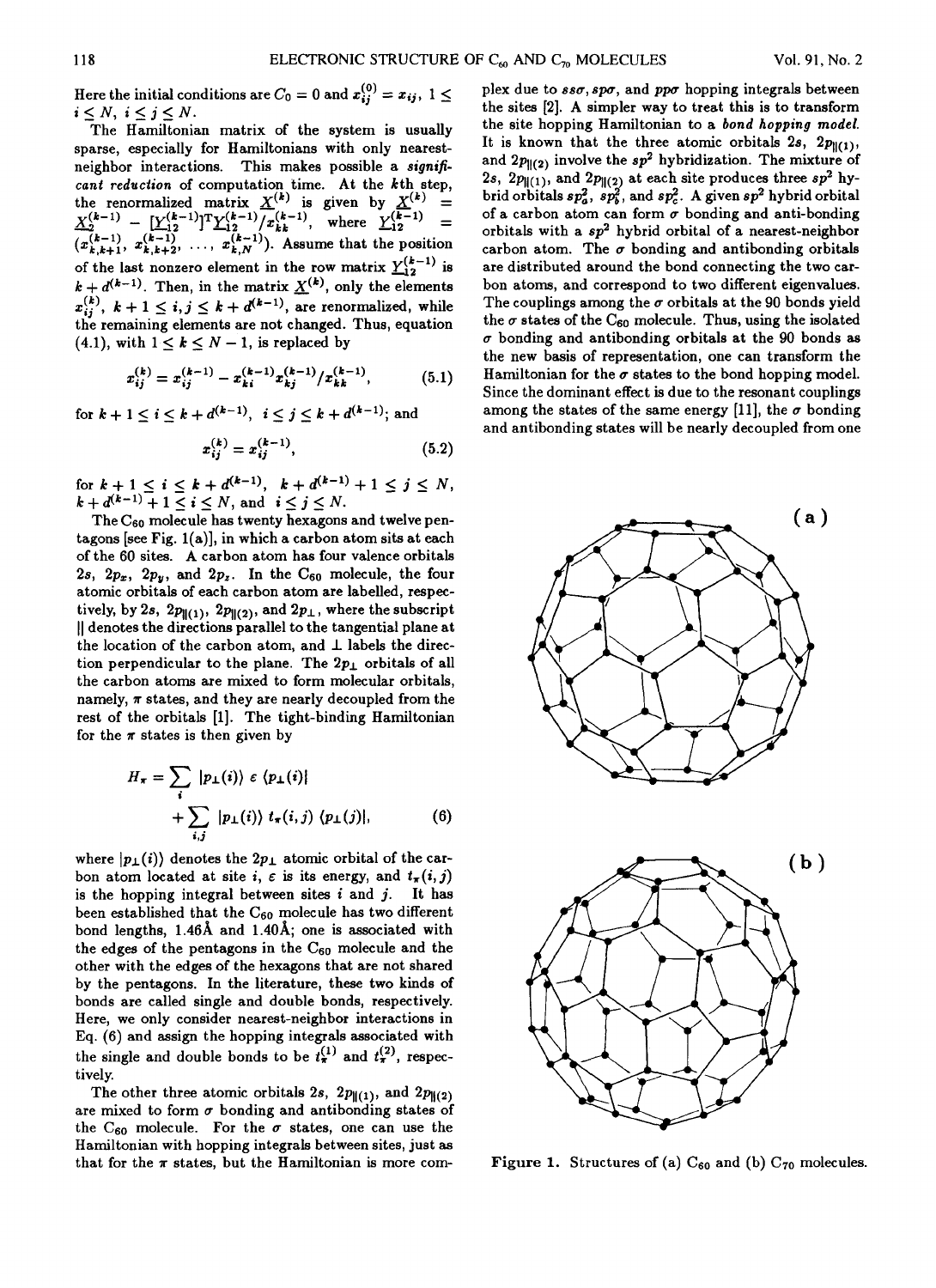

Figure 2. Electronic structures of the  $\pi$  states of the undimerized  $C_{60}$  molecule. (a) DOS (arbitrary units), for which  $\varepsilon = 0$  and  $t = t_{\pi}^{(1)} = t_{\pi}^{(2)} = 1$  (in units of  $t_{\pi}^{(1)}$ ); (b) energy levels given in Ref. [1].

another. Therefore, the Hamiltonian for the  $\sigma$  bonding or anti-bonding states has the following form:

$$
H_{\sigma} = \sum_{n} |\sigma(n)\rangle \varepsilon_{\sigma} \langle \sigma(n)|
$$
  
+ 
$$
\sum_{n,m} |\sigma(n)\rangle t_{\sigma}(n,m) \langle \sigma(m)|,
$$
 (7)

where  $|\sigma(n)\rangle$  is an isolated  $\sigma$  bonding or anti-bonding orbital siting at bond n and  $\varepsilon_{\sigma}$  is its energy. It should be noticed that the hopping integrals now correspond to bond-to-bond hoppings. For the  $C_{60}$  molecule, there are two types of nearest-neighbor bond-to-bond configurations, namely, single-bonded to single-bonded, and double-bonded to single-bonded. Here, their corresponding bond-to-bond hopping integrals are denoted by  $t_{\sigma}^{(1)}$ and  $t_{\sigma}^{(2)}$ , respectively.

In Fig. 2(a) we give the DOS of the  $\pi$  states of the undimerized C<sub>60</sub> molecule, where  $\varepsilon = 0$  and  $t = t_{\pi}^{(1)} =$  $t_{\pi}^{(2)} = 1$  (in units of  $t_{\pi}^{(1)}$ ). It is clear that the DOS consists of fifteen peaks, in agreement with the eigenvalues obtained in Ref.  $[1]$  [see Fig. 2(b)]. The DOS for the  $\pi$  states and the  $\sigma$  bonding states of the dimerized  $C_{60}$  molecule are shown in Figs. 3(a) and 3(c), respectively. The parameters of the Hamiltonians are chosen to be  $\varepsilon = 0.8 \text{ eV}, t_{\pi}^{(1)} = -2.2 \text{ eV}, \text{ and } t_{\pi}^{(2)} = -2.5 \text{ eV}$ for Fig. 3(a), and  $\varepsilon_{\sigma} = -9$  eV,  $t_{\sigma}^{(1)} = -3$  eV, and  $t_{\sigma}^{(2)} = -2.2$  eV for Fig. 3(c). For comparison, results obtained by using the local density approximation (LDA) (see, for instance, Ref. [7]) are given in Fig. 3(b) for the  $\pi$  states and Fig. 3(d) for the  $\sigma$  bonding states. Our



Figure 3. Electronic structures of the dimerized  $C_{60}$ molecule. (a) DOS (arbitrary units) of the  $\pi$  states, for which  $\varepsilon = 0.8 \text{ eV}, t_{\pi}^{(1)} = -2.2 \text{ eV}, \text{ and } t_{\pi}^{(2)} = -2.5 \text{ eV};$ (b) energy levels of the  $\pi$  states obtained by the local density approximation (LDA) (Ref. [7]); (c) DOS (arbitrary units) of the  $\sigma$  bonding states, for which  $\epsilon_{\sigma} = -9$  eV,  $t_{\sigma}^{(1)} = -3$  eV, and  $t_{\sigma}^{(2)} = -2.2$  eV; (d) energy levels of the  $\sigma$  bonding states obtained by the LDA  $(Ref. [7]).$ 

results reasonably match those obtained by the LDA calculations, especially in the lower-energy regions of the spectra of the  $\sigma$  bonding and  $\pi$  states.

Finally, we turn to the  $C_{70}$  molecule [see Fig. 1(b)]. As in the  $C_{60}$  molecule, two types of nearest-neighbor